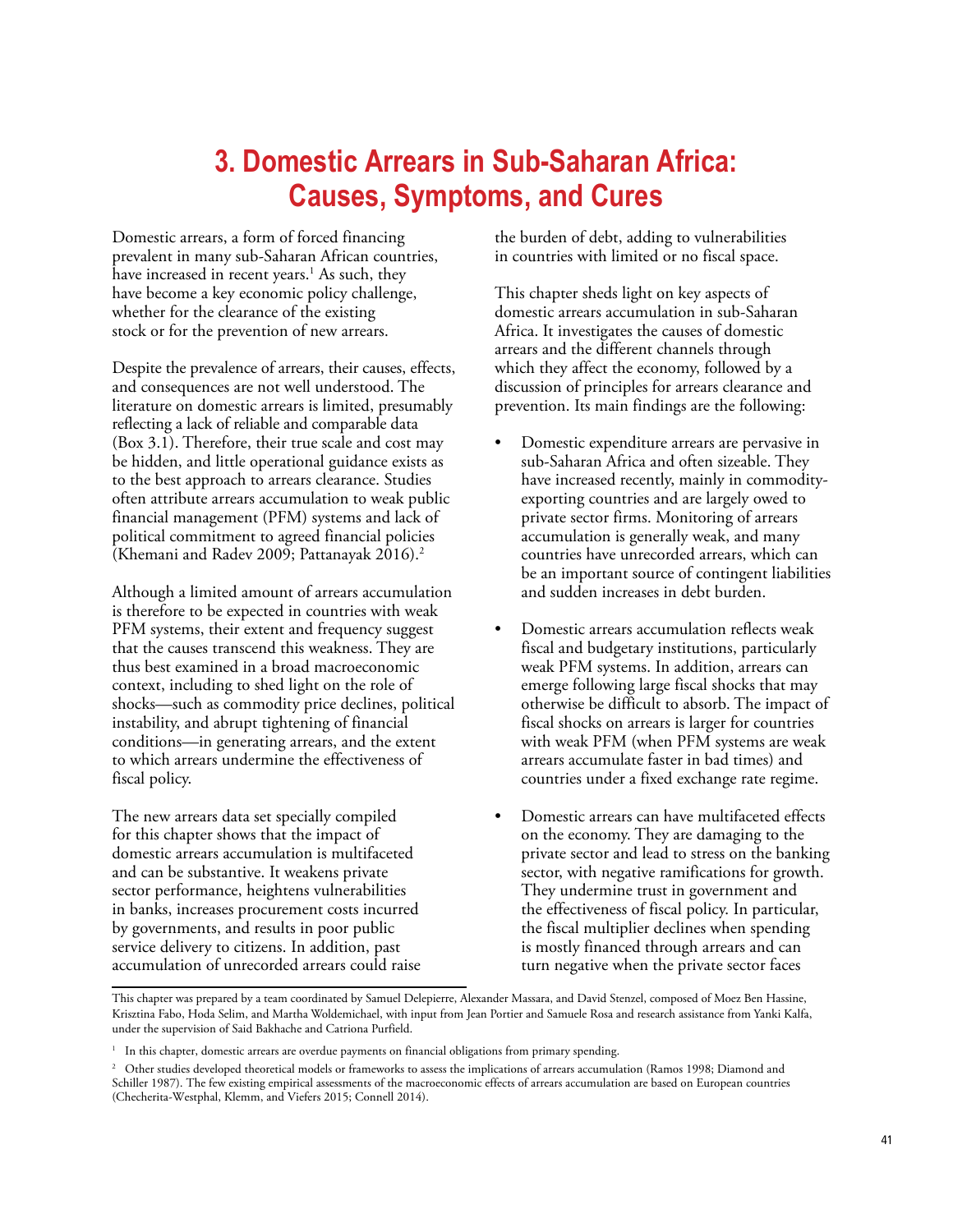high liquidity constraints, and in cases where there are long delays in clearing arrears.

- Addressing the domestic arrears problem requires specific actions for their clearance. A clearance strategy should be consistent with maintaining macroeconomic stability, anchored on inclusive growth, and implemented transparently. If repayments must be rescheduled, priority should be given to payments that maximize the impact on growth and have a positive distributional effect.
- Prevention of arrears accumulation entails efforts to strengthen fiscal institutions, including PFM systems, and to build buffers. In addition, in the event of sizable exogenous shocks, the availability of external financing can help prevent the accumulation of domestic arrears. Finally, as fiscal institutions improve, countries should put in place mechanisms to monitor arrears and avoid further accumulation.

# **THE SIZE, COMPOSITION, AND EVOLUTION OF DOMESTIC ARREARS IN SUB-SAHARAN AFRICA**

# **Fact 1: Most sub-Saharan African countries incur arrears.**

Many sub-Saharan African countries officially report domestic arrears (Figures 3.1 and 3.2). At the end of 2018, 24 out of 30 countries for which



**Figure 3.1. Sub-Saharan Africa: Share of Countries with Recorded Domestic Arrears, 2018**

<sup>3</sup> See Annex 3.1. for definitions and data.

data are available had arrears.<sup>3</sup> Among those, the average stock of arrears was 3.3 percent of GDP, with a maximum of 18 percent of GDP (Republic of Congo). Domestic arrears are particularly high in oil exporters (about 8.5 percent of GDP), countries with a fixed exchange rate regime (4.4 percent), and fragile states (4.1 percent). In addition, countries with a higher level of public debt and a weaker Debt Sustainability Analysis (DSA) risk rating tend to have more arrears (Figure 3.3). While the presence of arrears is not unique to sub-Saharan African countries, low scores for the stock of domestic arrears in public expenditure and financial accountibility (PEFA) assessments<sup>4</sup>—which are regularly conducted in many sub-Saharan African countries—further corroborate the prevalence of arrears (Figure 3.4).

# **Fact 2: "Unrecognized" arrears are widespread.**

Aside from officially reported arrears, countries also may have a stock of "unrecognized" arrears that is not officially recorded. Unrecognized arrears can be either potential claims awaiting an audit or arrears that exist but have yet to be recorded by the fiscal authorities. They can also take the form of unpaid commitments to utilities or social security funds. They increase a country's debt stock significantly once they are verified, which can suddenly add to debt vulnerabilities. **Figure 3.2. Sub-Saharan Africa: Stock of Domestic Arrears by** 

**Country Group, 2018** 



Source: IMF staff calculations.

Note: Sub-Saharan Africa group includes 29 observations. Median group includes 30 observations. Oil exporters group includes 8 observations. Fixed exchange rate regime group includes 21 observations. Fragile states group includes 18 observations. Oil importers group includes 37 observations. SSA = sub-Saharan Africa. See page 60 for country groupings table.

4 PEFA reports assess the PFM performance of a country by providing evidence-based scores for a range of indicators, including the monitoring and stock of expenditure arrears.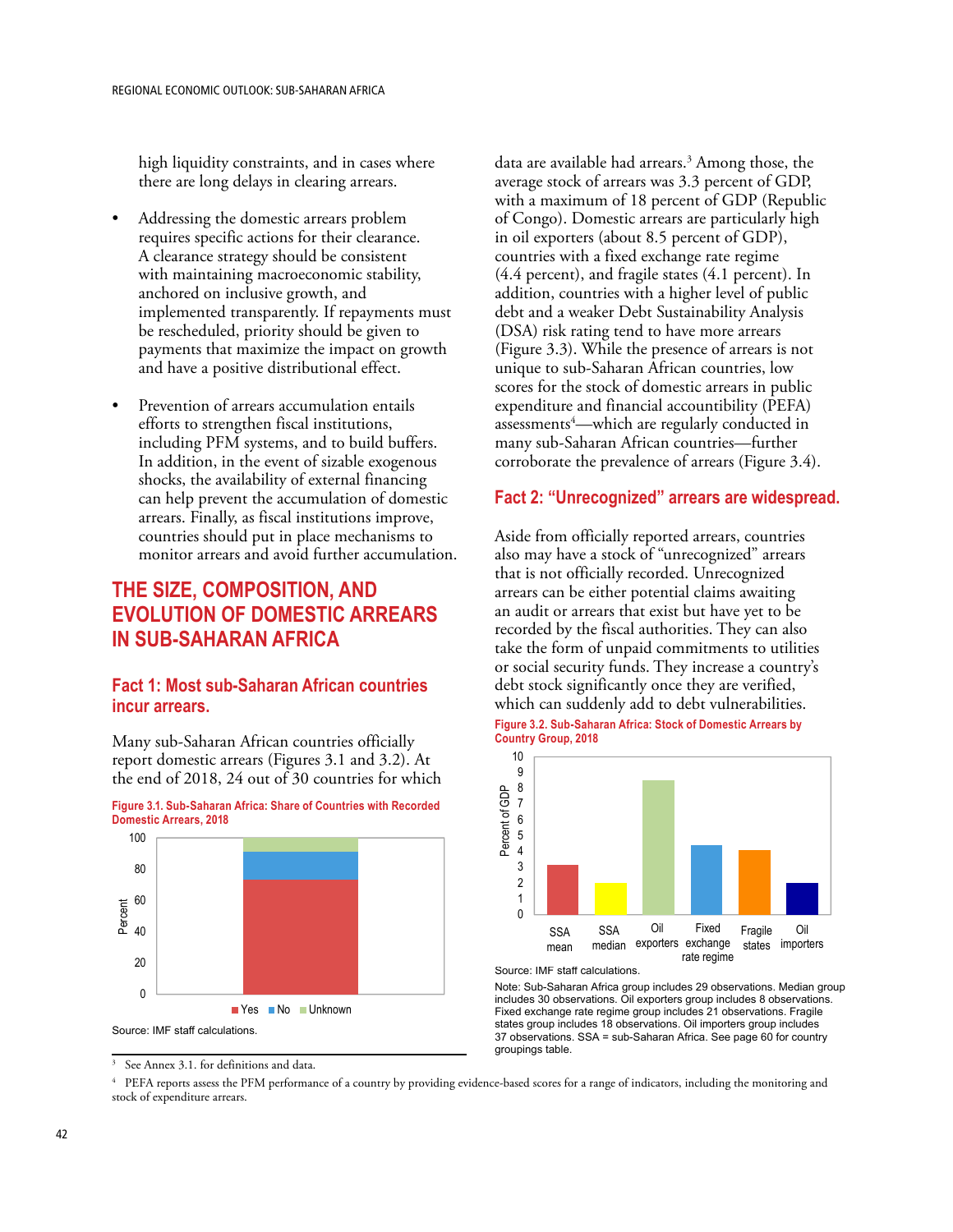**Figure 3.3. Sub-Saharan Africa: Level of Stock of Domestic Arrears and Debt Sustainability Analysis Rating, 2017**



Source: IMF staff calculations.

Note: The Republic of Congo is driving the difference between the average and the median. Number of observations is provided in parentheses.

Unrecognized arrears can emerge because of unrealistic budgeting, weak commitment controls, inability to monitor spending by institutions outside the central government (for example, local governments, state-owned enterprises (SOEs)) without adequate funding and financial oversight, or noncompliance with rules and regulations. In most countries, there is, by definition, little information to provide a precise estimate of their size. The new data set (Box 3.1) indicates that (1) more than half of sub-Saharan African countries have conducted verification exercises since 2005





Sources: PEFA 2016 methodology; and IMF staff calculations.

Note: PEFA = public expenditure and financial accountability. Average scores are computed by region: Sub-Saharan Africa (16 countries); Middle East & North Africa (3 countries); Asia & Pacific (5 countries); Latin America & Caribbean (4 countries); Europe & Central Asia (4 countries). A country scores 1 if the stock of expenditure arrears is no more than 2 percent of total expenditure in at least two of the last three completed fiscal years, scores 2 if it is between 2 and 6 percent, scores 3 if it is between 6 and 10 percent and scores 4 if it is above 10 percent.





Source: IMF staff calculations.

to assess whether there are legitimate unrecorded arrears, (2) more than half of sub-Saharan African countries currently have unverified arrears (Figure 3.5); and (3) while unrecognized arrears were estimated to be up to 2 percent of GDP at the end of 2018, a few countries are likely to have accumulated a much larger stock.

### **Fact 3: Domestic arrears have increased since 2012.**

After declining steadily in the late 2000s, the average stock of arrears has increased recently and peaked at about 4 percent of GDP in 2016 (Figure 3.6). While oil importers, such as Ghana and Guinea-Bissau, have seen a decline in domestic arrears over the last five years, oil exporters have experienced a significant spike (Figure 3.6), reflecting the sizable drop in oil prices in 2014–15. This finding is supported by a text-mining analysis of IMF staff reports. The use of domestic-arrears-related terms increased after 2013, reaching record levels in 2016 and 2017. The discussion of domestic arrears surged particularly in staff reports for oil-exporting countries (Figure 3.7). This suggests that the topic received greater attention during this period.

# **Fact 4: Arrears to private suppliers of goods and services are the most common**

At the end of 2018, most countries owed arrears to private sector suppliers.<sup>5</sup> Arrears to SOEs are also relatively frequent; only a few countries report arrears to government employees (Figure 3.8, panels 1 and 2). This is mirrored in arrears data

<sup>&</sup>lt;sup>5</sup> The assessment is based on the survey.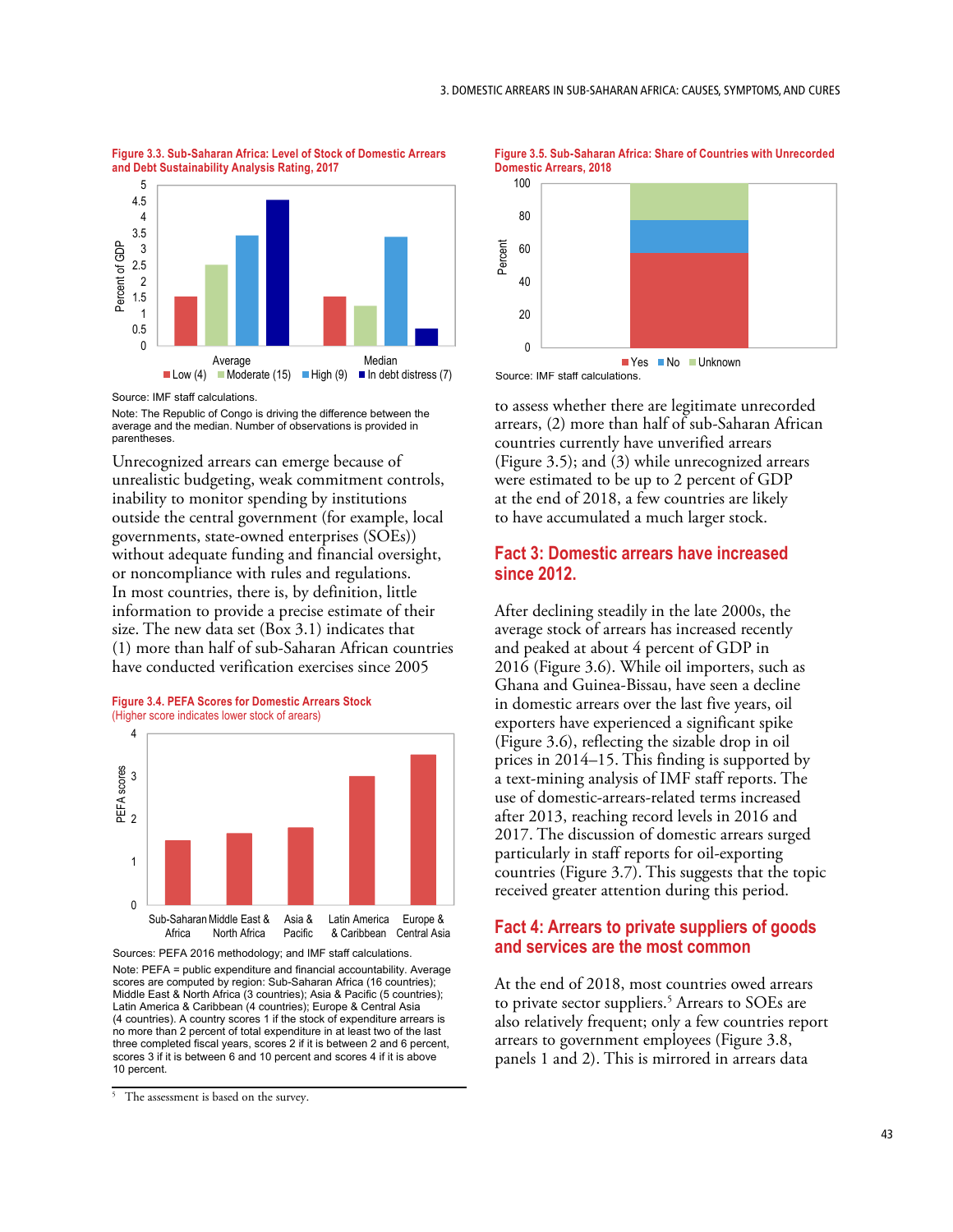10 8 Percent of GDP Percent of GDP 6 4 2 0 2005 07 09 11 13 15 17 Mean **Manual Communism Median**<br>Oil exporters-mean **Communism** Oil importers-mean Oil exporters–mean

**Figure 3.6. Sub-Saharan Africa: Stock of Domestic Arrears, 2005–17**

Source: IMF staff calculations.

Note: Results hold after controlling for the change in the sample across time (in 2005, data are available for 19 countries and for 30 countries in 2018).

**Figure 3.7. Sub-Saharan Africa: Frequency of Domestic Arrears-p Related Terms in IMF Staff Reports, 2005–17**



broken down by spending categories. Arrears most often accumulate on spending for goods and services (53 percent of all sub-Saharan countries), transfers (31 percent), investments (24 percent), and lastly, wages and salaries. Due to their socioeconomic impact, wage arrears are rare and occur mainly in the context of severe political instability (Central African Republic) or large terms-of-trade shocks (Republic of Congo).

# **Fact 5: Countries in sub-Saharan Africa have included conditionality related to domestic arrears in two-thirds of their IMF-supported programs.**

The extent of domestic arrears conditionality in IMF arrangements provides further evidence of widespread domestic arrears accumulation. Since 2002, more than two-thirds of IMF arrangements in sub-Saharan Africa include conditionality related to domestic arrears (Figure 3.9).<sup>6</sup> In more than half of the programs in the region, conditionality often took the form of quantitative targets, either to prevent arrears accumulation, maintain it below a certain level, or reduce the stock of arrears. Structural conditionality occurred somewhat less frequently and largely focused on audits of domestic arrears or specific measures to better monitor or prevent arrears accumulation.

> Government SOE sovernment oo<br>employees

services

SOEs Sub-national Statutory governments

**Statutory** funds nonfinancial

ando

**Others** 



Note: Domestic arrears-related terms per 1,000 words.



**Figure 3.8. Sub-Saharan Africa: Domestic Arrears Breakdown, Number of Countries**

Source: Survey of IMF African Department desk economists. Note: SOE = state-owned enterprise.

6 Of a total of 111 IMF arrangements with 36 different sub-Saharan African countries since 2002, 78 arrangements included domestic-arrears-related conditionality.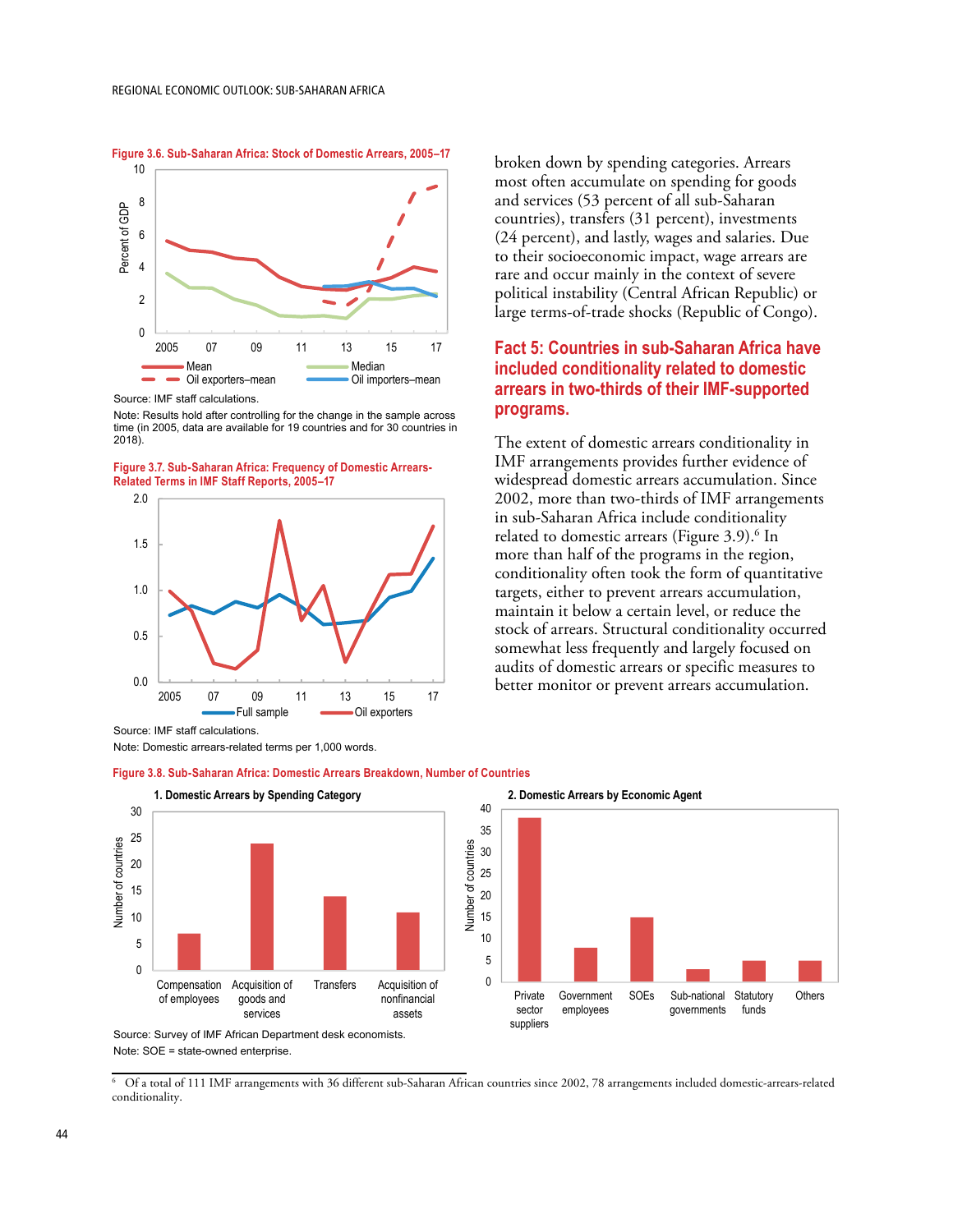#### **Figure 3.9. Sub-Saharan Africa: Domestic Arrears Related Conditionality in IMF Arrangements, 2002–18**





Sources: IMF, Monitoring of Fund Arrangements database; and IMF staff calculations.

# **CAUSES OF DOMESTIC ARREARS ACCUMULATION**

Countries have accumulated expenditure arrears due to both structural and cyclical factors (Figure 3.10). The former primarily includes weak fiscal and PFM institutions, which underpin arrears accumulation in nearly every case. Cyclical factors including shocks, which amplify weakness in PFM systems, are those that adversely impact government resources and lead to funding shortages, or that exert spending pressures. They can include economic downturns, commodity price shocks, tightening of external financing conditions, natural disasters, and internal shocks such as conflict and political instability.

# **Structural Causes of Arrears Accumulation**

Arrears accumulation can be the result of weaknesses at various stages of the expenditure cycle. The formulation of unrealistic budgets, a lack of commitment controls, poor cash management, delays in processing payments, deliberate deferral of payments, or inadequate sanctions for noncompliance could all result in arrears accumulation.7 This is broadly confirmed by the association between the stock of domestic arrears and fiscal governance indicators. For example, the stock of arrears is negatively correlated with indicators that measure revenue and expenditure outturns compared to initial projections, the effectiveness of spending controls, and liquidity management (Figures 3.11). The





Source: Survey of IMF African Department desk economists. Note: 0 = not significant and 5 = highly significant.

example, weak public financial management)

stock of arrears is positively correlated with the level of public debt and the long-term volatility of fiscal deficits (Figure 3.12), again suggesting that weak fiscal discipline is an important driver of arrears accumulation.

# **Cyclical Causes of Arrears Accumulation**

Although weak fiscal institutions are a root cause of domestic arrears accumulation, high levels of arrears are generally driven by difficult-toabsorb large shocks. Shocks can have various triggers—for example, an economic recession or slowdown, a fall in commodity prices, internal (political, security) instability, a public health crisis, or natural disasters. A government can react to the resulting revenue decline by raising noncommodity revenues and/or cutting spending. When the adjustment is too large and unfeasible, and when more financing (including from donors) is unavailable, resorting to "forced borrowing" by accumulating arrears to close the remaining financing gap may be an inevitable outcome. In addition, institutional disruption (notably in the case of conflict) can undermine the government's ability to honor its financial obligations on time.

Large fiscal shocks are a leading indicator of substantial arrears accumulation. For example, the five oil exporters of the Central African Economic and Monetary Community (CEMAC)— Cameroon, Chad, Equatorial Guinea, Gabon, and Republic of Congo—had to cope with significantly lower fiscal revenues following the dramatic oil price decline in 2014–15. Similarly, Lesotho experienced a sudden drop in Southern African Customs Union revenues in 2016, which

<sup>7</sup> For a comprehensive discussion on the relationship between weak PFM systems and arrears, see Flynn and Pessoa (2014).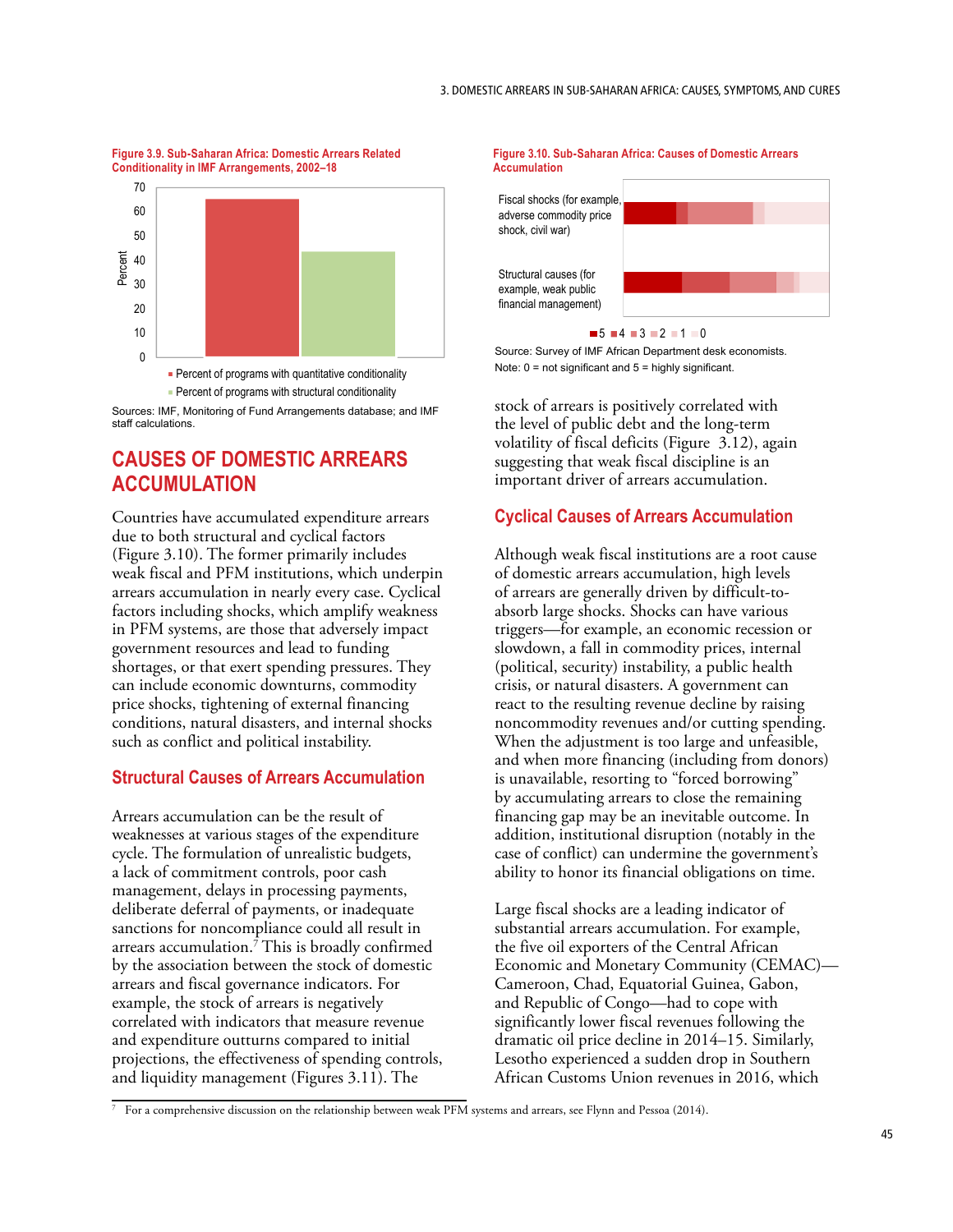

**Figure 3.11. Sub-Saharan Africa: Selected Governance Indicators and Stock of Domestic Arrears, 2005–18**

Source: IMF staff calculations.

Note: PEFA = public expenditure and financial accountability; PFM = public financial management. Public expenditure and financial accountability alphabetic scores converted into numerical values.

1 Simple average of Worldwide Governance Indicators covering 2005–17.

2 Simple average of the six public financial management categories using the public expenditure and financial accountability 2011 classification.







represented about one-third of total government revenues. In these cases, fiscal adjustment and the drawdown on buffers could not prevent an accumulation of arrears following the shock (Figure 3.13). In cases such as Liberia in the early 2000s and the Central African Republic in 2013, severe political instability and conflict resulted in a stock of arrears well above 5 percent of GDP.

Empirical analysis seems to confirm that expenditure arrears accumulate following fiscal shocks and that some country characteristics can exacerbate the impact (Figure 3.14).8 There is evidence that:



- Lower growth, a decline in the commodity terms of trade, and political instability are associated with a larger stock of domestic arrears. A one standard deviation decline in GDP growth, the commodity terms of trade, and an indicator of political stability and violence<sup>9</sup> results in a 0.9, 0.6, and 1 percentage point increase in the domestic arrears to GDP ratio, respectively.
- Using an alternative measure of oil shocks<sup>10</sup> seems to yield a larger increase in domestic arrears in countries under fixed exchange rate regimes. A one standard deviation decline in the share of oil GDP in total GDP in countries

<sup>8</sup> IMF staff used a cross-country panel regression model with country and year fixed effects on 45 countries during the period 2005–18. See annexes 3.1 and 3.3 for details on the data sources and specifications.

<sup>9</sup> From the Worldwide Governance Indicators.

<sup>&</sup>lt;sup>10</sup> Notwithstanding some endogeneity problems, IMF staff used the fall in the share of oil GDP in total GDP as a proxy of oil shocks.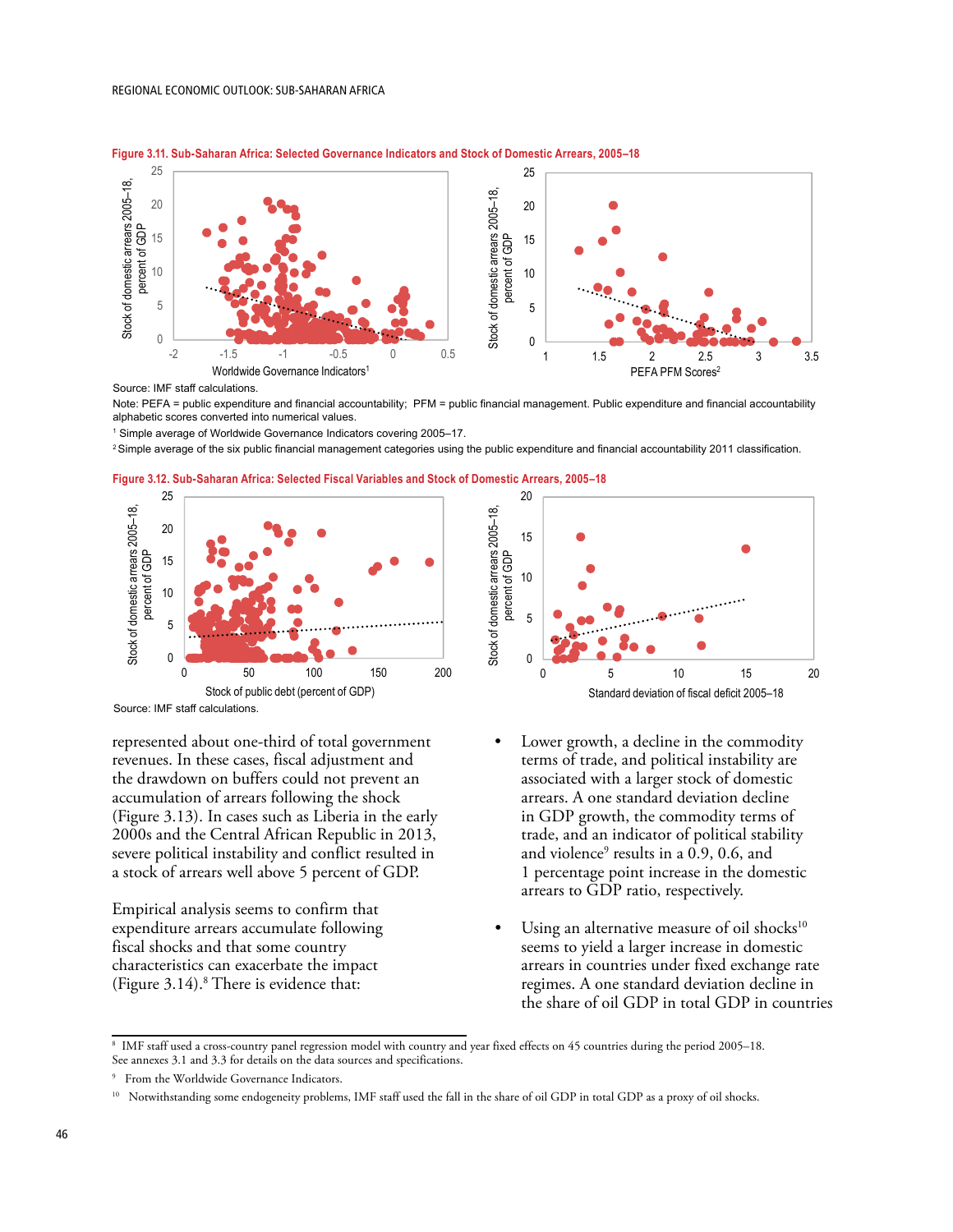

**Figure 3.13. Accumulation of Domestic Arrears Following Fiscal Shocks** Lesotho Central African Economic and Monetary Community Lesotho Central African Economic and Monetary Community Lesotho

Source: IMF staff calculations.

Note: CEMAC = Central African Economic and Monetary Community; SACU = South Africa Customs Union.

with fixed exchange rate regimes is associated with a 4.3 percentage point increase in the domestic-arrears-to-GDP ratio. Similarly, the impact of oil shocks tends to be larger on the stock of domestic arrears in countries with weak governance. A one standard deviation decline in the share of oil GDP in total GDP results in a 3.2 (1.2) percentage point increase in the domestic-arrears-to-GDP ratio for countries with weak (good) governance.

In addition, the election cycle could also be a determinant of arrears accumulation. Evidence suggests that fiscal deficits are higher in election



Source: IMF staff calculations.

Note: Dependent variable is the stock of domestic arrears in percent of GDP. Coefficients show the effect of a one standard deviation increase in lagged GDP growth, lagged commodity terms of trade, political stability and absence of violence on the stock of domestic arrears. \*\*\* , and  $*$  indicate statistical significance at the 1, 5, and 10 percent level, respectively.

1 Worldwide Governance Indicators.

years, with pressure coming from consumption spending, which could trigger arrears accumulation in the absence of strong fiscal controls.<sup>11</sup> Data show that some countries in sub-Saharan Africa undergoing either presidential or parliamentary elections tend to experience a small spike in arrears.12

These findings suggest that the causes of significant arrears accumulation go beyond weak PFM systems. Macroeconomic factors are also key determinants. For example, under a fixed exchange rate regime, negative external shocks, such as a commodity price shock, cannot be softened by exchange rate depreciation. The burden of adjustment rests exclusively on fiscal policy, making arrears accumulation more likely, particularly in countries with limited fiscal space and weak PFM. Fiscal space and the existence of fiscal buffers help cushion a shock, as a higher deficit could be financed either by drawing on financial assets or new debt issuance.

# **SYMPTOMS: MACROECONOMIC EFFECTS OF DOMESTIC PAYMENT ARREARS**

A large and/or persistent accumulation of expenditure arrears has an adverse impact on the real, financial, and social sectors through multiple channels (Figure  $3.15$ ).<sup>13</sup>

 $11$  Ebeke and Ölcer (2013).

<sup>&</sup>lt;sup>12</sup> Because the source data are reported annually, they do not capture arrears that accumulate and are cleared within the year.

<sup>13</sup> Some of these transmission channels can be found in Diamond and Schiller (1987) and Flynn and Pessoa (2014).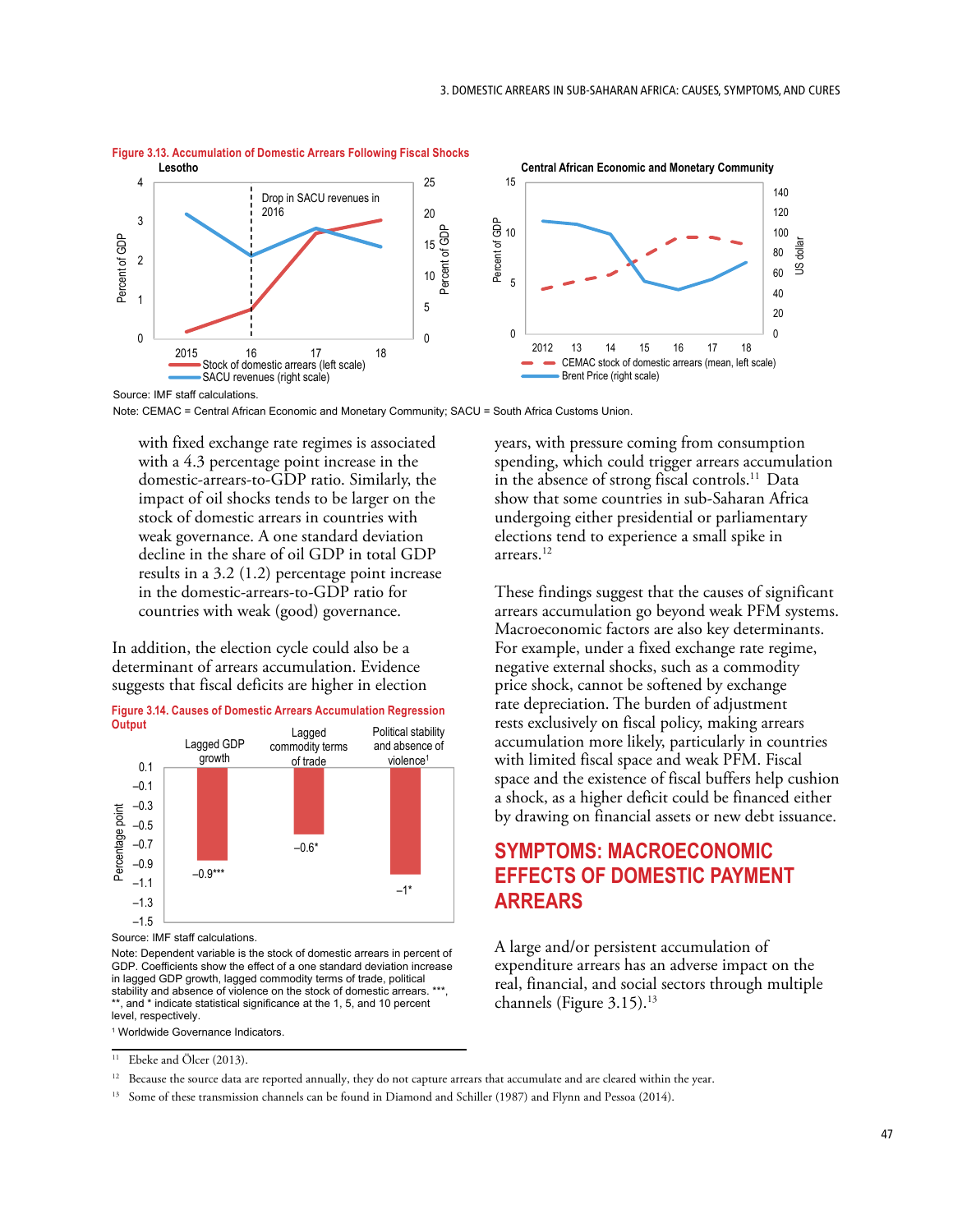*Arrears can affect private sector activity and growth outcomes.* By providing the government with discretionary and nontransparent financing, arrears enable a government to divert resources from the private sector and SOEs, which become more cash constrained. This leads to lower corporate profits and household income, possible bankruptcies, and eventually lower aggregate demand that would result in higher unemployment and lower growth.

*Arrears can raise financial sector vulnerabilities.* To the extent that arrears prevent private companies, households, and SOEs from adequately servicing their loans, the banking sector could suffer a deterioration in the quality of its assets and see a rise in nonperforming loans (NPLs). This could weigh on the supply of credit and result in lower investment, ultimately feeding back into fiscal revenue shortfalls and weakened economic activity. The intensity of these indirect linkages will depend on the initial soundness of the financial sector, as well as the size and pace of arrears accumulation.

*Persistent arrears can result in weaker social outcomes.*  Arrears can undermine trust in the government's fiscal position if government suppliers or SOEs anticipate payment delays. This may lead agents to withhold their tax payments until claims are settled, charge higher prices to compensate for late payments, and/or delay the supply of inputs for government projects, especially if they are financially constrained. Agents may also resort to informal payments to speed up the settlement process (Diamond and Schiller 1987; Garamfalvi 1997), which can result in corruption. These additional expenses lead to higher public procurement costs, undermining public service delivery (Flynn and Pessoa 2014) and weakening social outcomes.

*Persistent arrears can create second-round fiscal costs.*  A vicious circle can set in if the negative direct effects of arrears reinforce each other, leading to even weaker economic activity and heightened fiscal stress, which can contribute to even higher financing gaps.



#### **Figure 3.15. Transmission Channels of Domestic Arrears Buildup to the Economy**

Source: IMF staff.

Note: NPL = nonperforming loan; SOE = state-owned enterprise.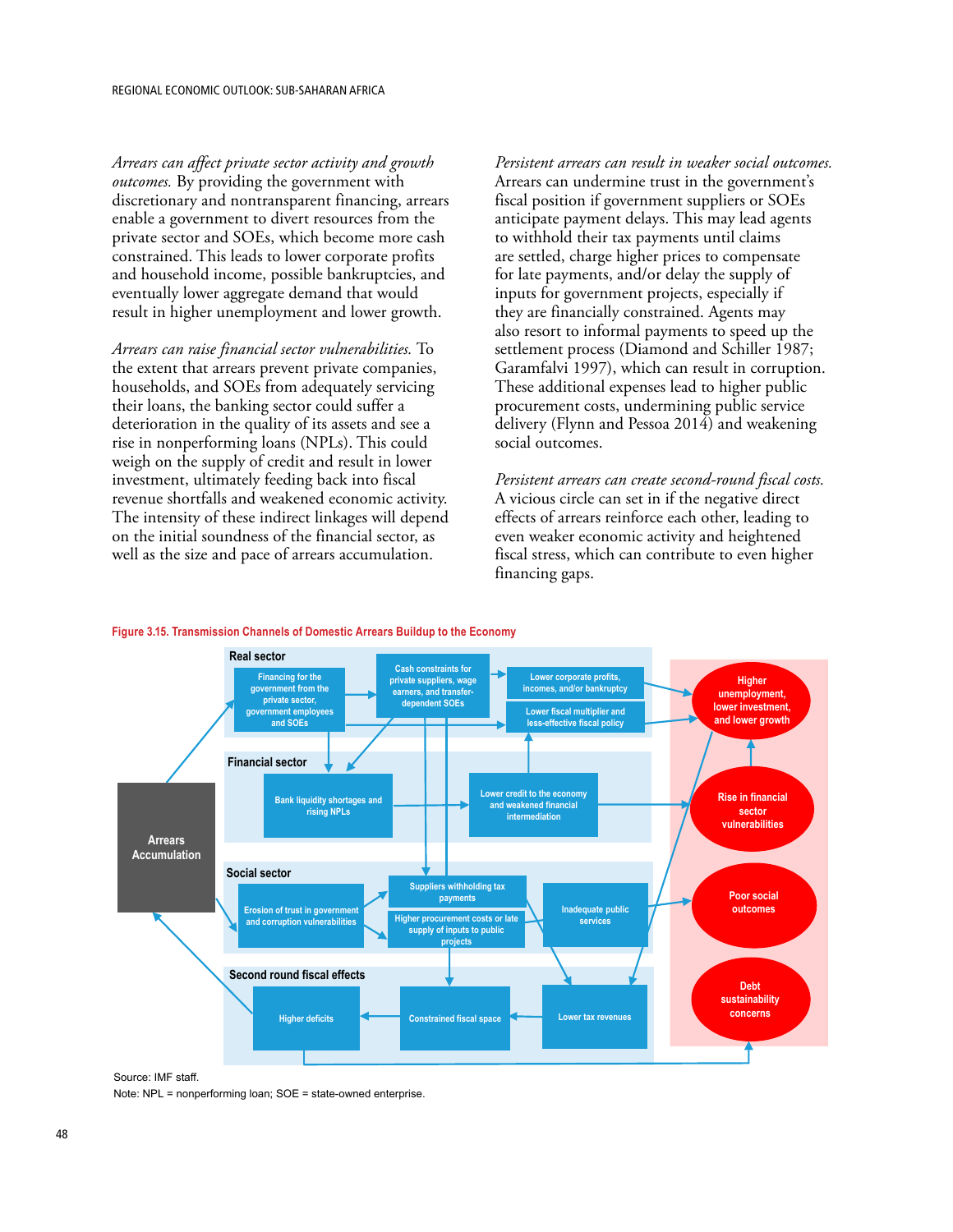Regression analysis, which should be interpreted with caution given the limitations on arrears data, confirms the adverse effects of domestic arrears buildup on the economy, with poor government payment discipline hampering growth and the activities of the public and private sectors, as well as the financial sector (Figure 3.16).<sup>14</sup> Specifically:

- A 1 percentage point increase in the accumulation of arrears is associated with a fall in real GDP per capita growth in the range of 0.3 percentage point. The use of the synthetic control method, an alternative approach that aims to isolate the effect of arrears accumulation on growth in a given country, shows a similar result—namely, that countries may witness a significant shift in real GDP per capita growth following a large buildup of arrears.15
- The effect of arrears on the banking sector is reflected in the NPL-to-total-gross-loans ratio, estimated in the range of 0.3 percentage point, which suggests that liquidity-constrained government suppliers, SOEs, and transferdependent households struggle to meet their financial obligations, with negative repercussions on banks' asset quality.
- Government payment arrears accumulation translates into reduced tax revenue as companies that are owed arrears could decide to withhold tax transfers.
- Public service delivery is also hampered as the government incurs higher procurement prices that shrink resources available for investing in social sectors. A 1 percentage point increase in arrears buildup is associated with a fall of about 0.6 percentage point in the proportion of the population having access to electricity.
- The corporate sector is also affected, with arrears buildup weakening firms' productivity and sales performance, and diluting their ability to create jobs. Not surprisingly, the impact of domestic arrears on the private sector varies across firms (Figure 3.17). While all firms experience a decline in sales growth, those more exposed to the government, as measured by participation in public procurement markets, witness a larger decline due to the direct effect of nonpayment by the government. In the same vein, firms more exposed to the banking sector through a bank loan record a slower pace of job creation, which highlights the financial transmission channel of arrears buildup.



Sources: IMF African Department Desk Survey; IMF Financial Soundness Indicators; World Bank Enterprise Surveys; World Development Indicators; IMF, World Economic Outlook database; and IMF staff calculations.

Note: Coefficients show the effect of a 1 percentage point of GDP increase in the accumulation of arrears.\*\*\*, \*\*, and \* indicate statistical significance at the 1, 5, and 10 percent level, respectively. See Annex Tables 4.1–4.5 for details.

<sup>&</sup>lt;sup>14</sup> A description of the econometric approach and full regression tables are provided in Annex 3.4.

<sup>&</sup>lt;sup>15</sup> The synthetic control method was developed by Abadie and Gardeazabal (2003) and extended by Abadie, Diamond, and Hainmueller (2010). It compares a treated country with an estimated counterfactual, the synthetic control, which is a linear combination of untreated countries. Weights are chosen so that the synthetic control resembles the treated country in all relevant pretreatment (for example, pre-arrears accumulation) characteristics. Details on the synthetic control method, robustness checks, and associated results with caveats can be found in Annex 3.4. Results remain robust when the control group covering the world is restricted to SSA countries that did not witness a sharp arrears buildup in the aftermath of the oil price shock.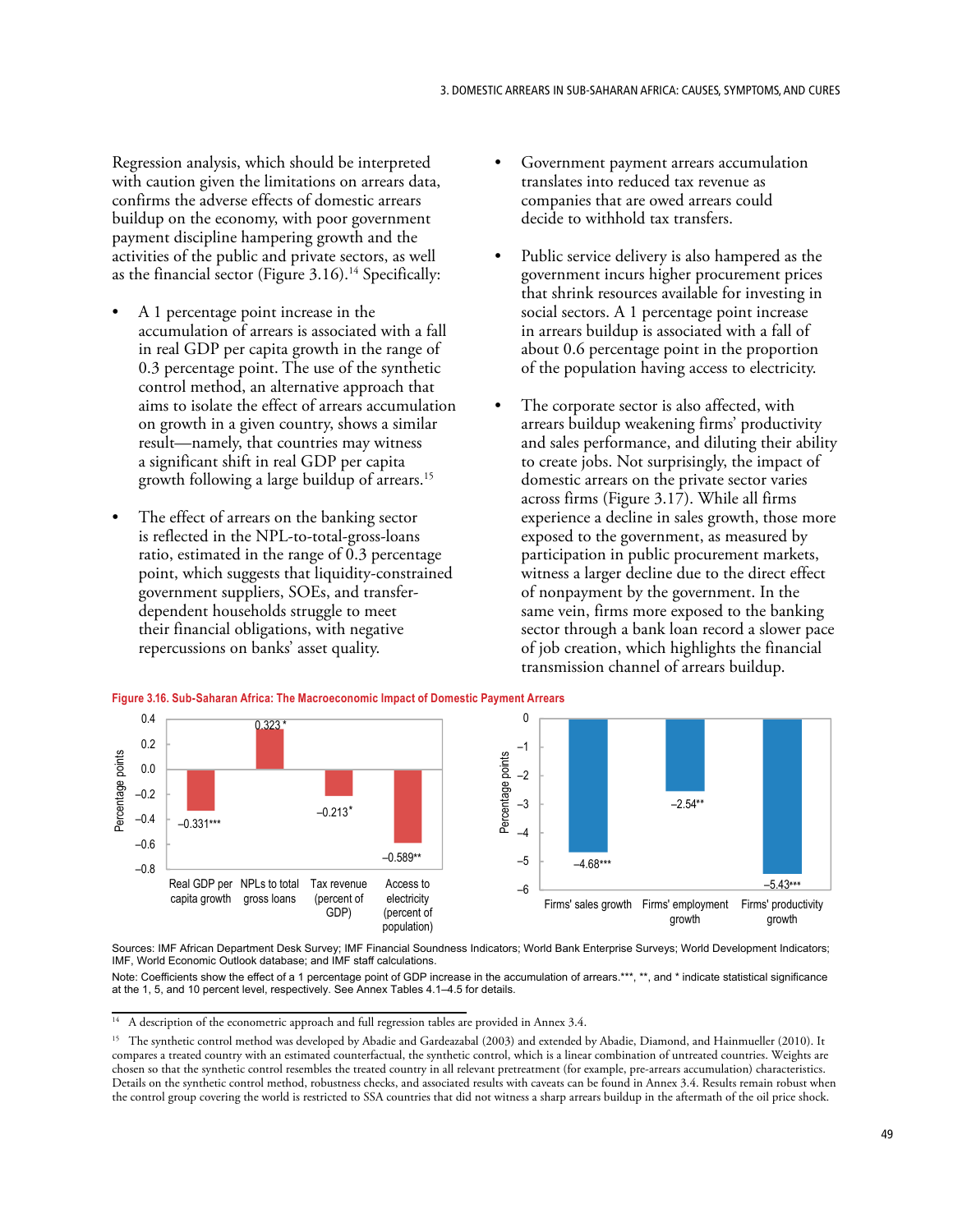

**Figure 3.17. Sub-Saharan Africa: The Heterogenous Effect of Domestic Payment Arrears on Private Sector Performance**

Sources: IMF African Department Desk Survey; IMF Financial Soundness Indicators; World Bank Enterprise Surveys; World Development Indicators; IMF, World Economic Outlook database; and IMF staff calculations.

Note: Coefficients show the effect of a 1 percentage point of GDP increase in the accumulation of arrears.\*\*\*, \*\*, and \* indicate statistical significance at the 1, 5, and 10 percent level, respectively. See Annex Tables 4.1–4.5 for details.

In contrast, firms with a higher proportion of prepaid sales suffer less. Results also suggest that the adverse effect of arrears buildup on the corporate sector is compounded by the presence of burdensome regulatory procedures.

• Arrears accumulation may undermine government legitimacy by influencing citizens' attitudes toward trust, corruption, and public service delivery (Figure 3.18). The correlation between the stock of domestic arrears and indicators of citizens' perceptions from Afrobarometer $16$  shows that higher levels of arrears are associated with lower trust among citizens in their leaders and their ability to manage the economy. Individuals are also more likely to perceive widespread corruption among public officials and to report difficulties in accessing basic health services.

Financing spending through arrears accumulation undermines the effectiveness of fiscal policy. It generally leads to a shift of resources from the creditor to the government that is tantamount to taxation, as typically no interest is paid to those who supply arrears financing. The effect depends on three factors, namely the extent to which spending is financed through arrears, how long it takes to repay the arrears, and the extent of liquidity constraints in the private sector. The larger the arrears, the longer they remain outstanding, and the less liquidity there is in the economy, the smaller the spending multiplier. Under some extreme circumstances, the multiplier can be negative. For example, in countries with a stressed banking sector and existing arrears, spending through additional arrears may actually be contractionary. Box 3.2 uses a dynamic stochastic general equilibrium (DSGE) model to illustrate how the fiscal multiplier is affected by domestic arrears in sub-Saharan Africa.

# **CURES: CLEARANCE AND PREVENTION OF ARREARS**

When arrears exist, every effort should be made to clear them and to prevent new accumulation. Clearance entails three main steps: verification, development of a payment and prioritization strategy, and liquidation. Steps to prevent additional arrears must be taken in parallel.

# **Clearance**

An independent and comprehensive stocktaking and verification of arrears is the first step in the clearance process. Such verification is necessary because often during the accumulation period when controls are weak, the scope for corruption is wide and can lead to illegitimate claims. In Ghana (2017) and in the Republic of Congo (2019) for instance, audits led to the rejection of a large share of the initial stock of arrears. In addition,

<sup>&</sup>lt;sup>16</sup> Afrobarometer is a publicly available database on pan-African national public attitude surveys regarding democracy, governance, and society.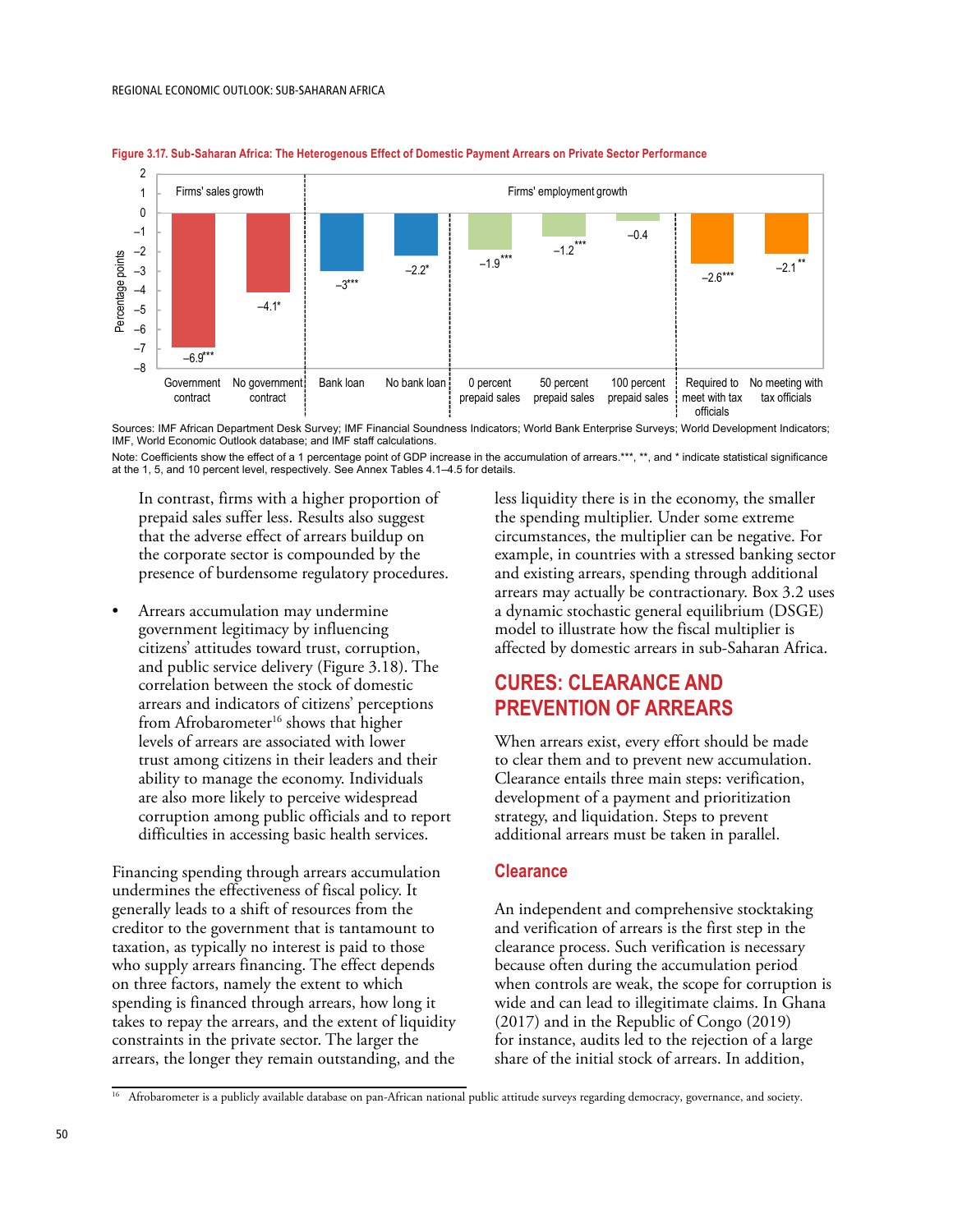

**Figure 3.18. Sub-Saharan Africa: Government Payment Discipline and Public Attitudes toward Trust, 2005–18** Figure 3.18. Sub-Saharan Africa: Government Payment Discipline and Public Attitudes toward Trust, 2005–18

Sources: Afrobarometer; IMF African Department Desk Survey; and IMF staff calculations. Note: The stock of arrears is lagged by one year.

 $\begin{bmatrix} 1 & 0 & 0 \\ 0 & 0 & 0 \\ 0 & 0 & 0 \end{bmatrix}$ 

verification should classify the size and type of expenditure arrears, to whom they are owed, when the arrears were incurred, and if any penalties on the arrears will be applied, all of which are necessary to design the clearance strategy.<sup>17</sup> The verification exercise should cover as much of the public sector as possible (for example, SOEs and local governments) rather than just the line ministries.

Second, after the verification phase, a payment and prioritization strategy should be developed and approved by the relevant fiscal authorities. It may also be desirable to create an arrears committee. While arrears represent debt that is already overdue, often it is not possible to pay the entire stock at once because it is too large (relative to debt sustainability considerations or available financing) or because such rapid clearance would undermine macroeconomic stability. Figure 3.19 offers a stylized representation of different scenarios:

- The outstanding stock of arrears should be paid swiftly if market or donor financing is available, debt sustainability is ensured, and other macroeconomic objectives, such as low inflation and external stability, are not jeopardized by the repayment.
- Designing a repayment strategy becomes more complex if available financing is limited or if debt sustainability is already a concern. Options include undertaking fiscal adjustment or generating additional financing by selling assets to make space for arrears clearance. If this is feasible, a gradual repayment of the full amount of the claims, consistent with maintaining macroeconomic stability, would be appropriate.
- However, in cases where the government's repayment capacity is too constrained, even in the medium term, a restructuring of claims, which may include a reprofiling and/or a discount on these claims, becomes necessary.

<sup>17</sup> Flynn and Pessoa (2014) provides an in-depth discussion of practical steps to ensure proper verification of arrears.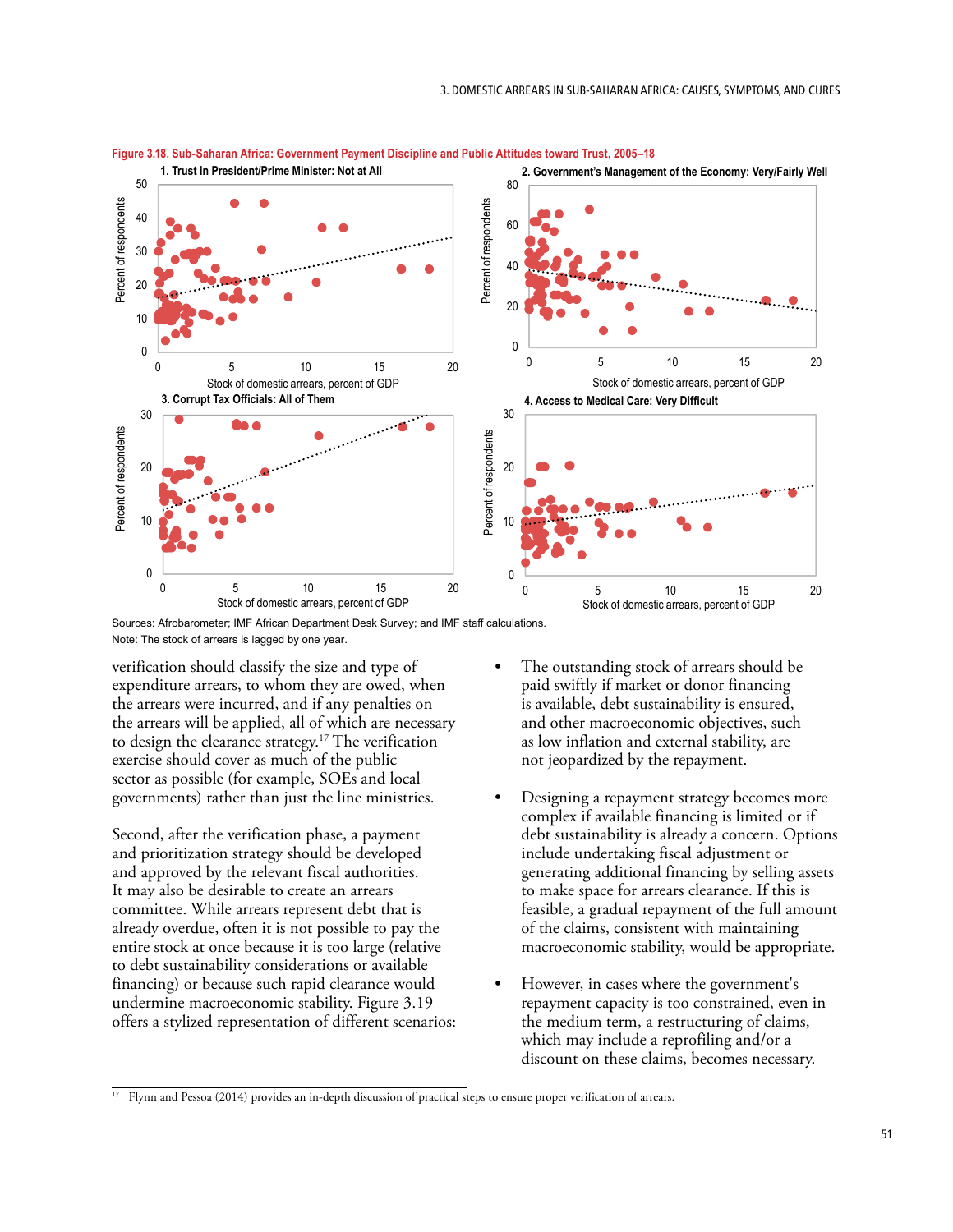

### **Figure 3.19. Repaying Arrears—Stylized Decision Tree**

Source: IMF staff calculations.

This process should be guided by transparency and an open exchange of information with creditors. Considering their preferences for repayment modalities and ensuring uniformity of treatment would help facilitate voluntary participation whenever possible. In such a scenario, financial sector stability considerations should be placed at the forefront. Bank stress tests are useful when assessing the impact of restructuring scenarios on banks' balance sheets. If the restructuring leads to a depletion of banks' capital, a recapitalization plan would need to be developed with minimal fiscal costs, especially if the government is already facing liquidity and/or debt sustainability constraints. For example, the accumulation of arrears in CEMAC countries has increased stress on banks. Any restructuring plan that includes large haircuts on private sector claims should be accompanied by an assessment of the effects of the restructuring on the private sector's ability to service its bank loans and how this could affect bank solvency (which depends

on the link between arrears and NPLs). Stress tests conducted for the Republic of Congo point to the financial risks stemming from very large haircuts.<sup>18</sup> The results also show that if banking sector losses are too severe, the government may be forced to recapitalize banks to prevent insolvency, often at large fiscal costs.

If repayments must be sequenced, prioritization should be based on a clear set of criteria guided by the impact on macro stability and inclusive growth. For example, repaying: (1) wage arrears and arrears to small-scale suppliers (Togo, 2018) with weak balance sheets can lead to a positive fiscal impulse, given that it would relieve the liquidity constraints, support aggregate demand, and dampen the potential for social pressures; (2) arrears to companies still in operation and individuals who have defaulted on their bank loans, especially if the banking sector is facing vulnerabilities and has not provisioned for these losses; $19$  and (3) arrears to suppliers of critical social services, such as health. With

<sup>&</sup>lt;sup>18</sup> See IMF (2019).

<sup>&</sup>lt;sup>19</sup> Empirical work shows a domestic debt restructuring may harm the solvency of the domestic financial system if there are concerns for ex ante financial soundness (Erce-Dominguez and Diaz-Cassou 2010). In turn, banking insolvency can also lead to output losses (De Paoli, Hoggarth, and Saporta 2009).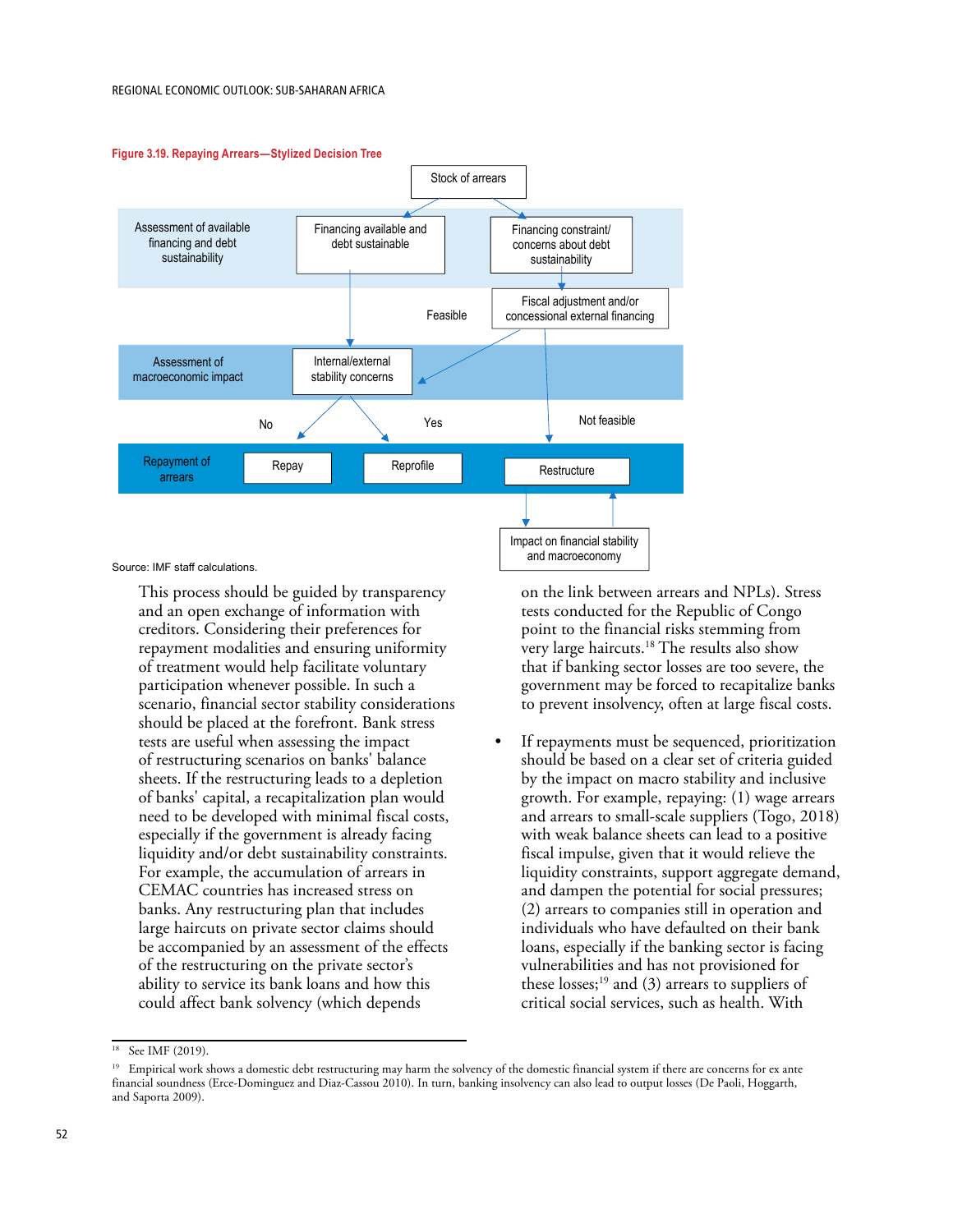regard to vintage, considerations related to equity and the effect on economic activity need to be balanced, particularly for arrears whose holders may have written them off partially or fully. Other factors that should weigh on prioritization include the financial penalties and legal risks associated with postponing the payment of arrears, especially if they could be fiscally costly. Priorities should be set transparently to safeguard against corruption.

Beyond these macroeconomic considerations, there can be other relevant factors determining the repayment strategy. Clearance operations can be complex to administer and may need to be spread over time, for example, to ensure proper identification of claimants. In addition, discounts could be considered—for example, in cases of subdued expectations of repayment, or in exceptional circumstances such as civil war, where governments have negotiated with creditors who may recognize the debt but will accept a discounted repayment.

Third, once prioritization is established, multiple options for liquidating the arrears should be considered. These options can include one or a combination of the following:

- *Cash payment.* To the extent resources are available (from donors, through fiscal adjustment, or from domestic sources), outright cash payment would be the simplest and most effective way to clear arrears. This is currently the case in Lesotho, where the authorities are clearing some arrears by making direct payments to suppliers from cash raised through additional domestic debt issuance.
- *Bilateral agreement with creditors.* The government can agree with creditors to restructure overdue claims, either by explicitly turning them into contractual debt or implicitly, by announcing a new repayment schedule, as was the case in post-conflict Liberia. The government should openly engage with creditors, share relevant information, and consider the claimants' preferences about repayment modalities. One option could consist of early repayment in exchange for a discount, giving firms in urgent need of cash

an opportunity to obtain liquidity. Another option could consist of full repayment but over a longer period. As a third option, the government can encourage banks to pay borrowers in exchange for a claim against the state. Although such schemes may be complicated and not fully transparent, they could be designed to ease liquidity constraints for the private sector, reduce bank NPLs, and allow the state to defer payments, as evidenced in the case of Gabon and the Libreville Club arrangement.

- *Securitization.* A securitization of arrears would transform them directly into marketable government debt. Options could include the issuance of promissory notes, or Treasury bills and bonds, directly to creditors, as in the case of Madagascar in 2016. This way the government sets clear payment terms and gives creditors the option to access liquidity by selling the debt instruments. However, market liquidity for public debt in many countries in the region is structurally low, which could be exacerbated by issuing such securities in times of stress. This can lead to steep discounts on secondary markets.
- *Netting arrangements.* If a creditor also has liabilities to the government, for example tax obligations, both parties may agree to cancel their respective claims without actual payments. Although not advisable, such arrangements are popular between entities of the public sector, for example the central government and SOEs. However, such arrangements undermine transparency and accountability as not all payments and revenues are accounted for on a gross basis. Netting of tax liabilities could also undermine future tax compliance.

### **Prevention**

Preventing the accumulation of arrears requires a combination of PFM reforms, sound fiscal policy, and political commitment. On the PFM side, credible budgeting, better commitment and expenditure controls, proper liquidity management, and enforcement for noncompliance by line ministries are key elements. PFM reforms are of paramount importance in cases where the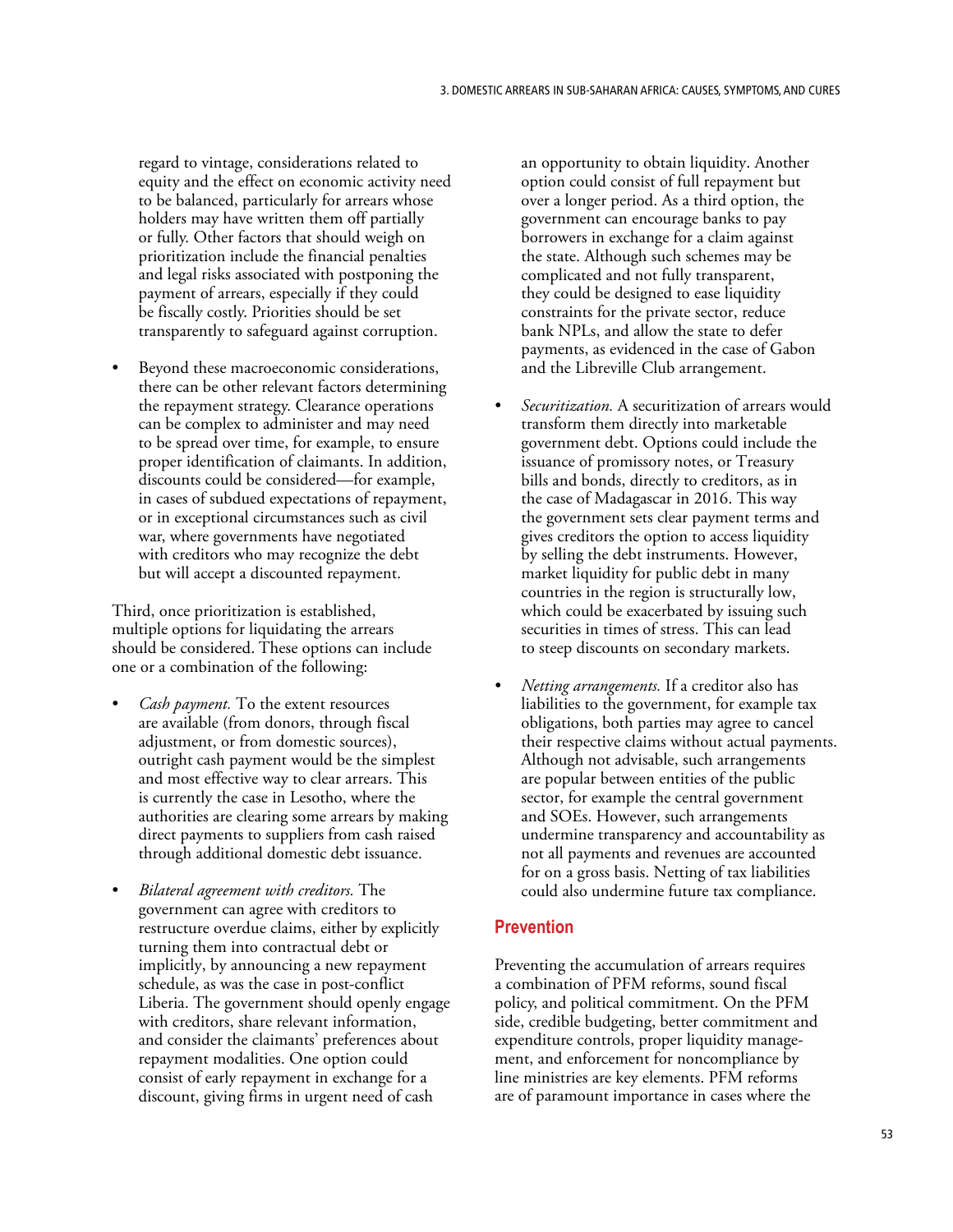cause of arrears accumulation is structural. Fiscal authorities should regularly monitor arrears. Line ministry surveys should supplement the monitoring process in countries where procurement occurs outside official budgeting channels. Once arrears are formally recognized, debt offices should oversee their clearance. Other possible prevention measures include explicitly defining arrears through legislation and stipulating interest payments when commitments are officially in arrears.

Sound fiscal policy must accompany PFM reforms to safeguard against shocks. For example, countries that rely heavily on natural resources would be well served by strengthening domestic revenue mobilization and diversifying revenue sources. Building buffers in good times to tap during a downturn is another important measure. A fiscal rule could be used to instill countercyclical fiscal policy, build buffers, and resist political pressure for additional expenditures. A fiscal rule would also support budget credibility and could help maintain market access during downturns.

For countries with limited fiscal space and policy levers, the availability and timeliness of external financing from donors is often key to preventing arrears accumulation following severe exogenous shocks. This is particularly the case in countries in fragility (Central African Republic, Chad, Democratic Republic of the Congo), which usually have small buffers, limited capacity for policy adjustment, and weak PFM. In these cases, official external financing can help smooth the transition, especially in cases where the shock is temporary and PFM systems are being strengthened. However, official financing is often not provided with sufficient timeliness, and comes after a large stock of domestic arrears has already accumulated as a result of an exogenous shock and amid PFM weaknesses. For example, in Chad, following the sizable oil price shock in 2014–15, despite dramatic spending cuts of more than 10 percent of non-oil GDP, the country accumulated arrears exceeding 3 percent of GDP, as donor support was not available.

# **CONCLUSION**

Using a newly constructed database on domestic arrears in sub-Saharan Africa, this chapter shows that financing spending through arrears is common, but not unique, to many countries in the region and can have adverse economic impacts. At the same time, arrears monitoring is weak, and many countries have unrecorded arrears, which can be an important source of contingent liabilities. The new data set built for this chapter using data from country authorities in the region is a starting point.

Domestic arrears accumulation is associated with weak fiscal institutions and PFM systems, but arrears accumulate faster in bad times. The accumulation of large stocks of arrears is often driven by exogenous factors such as adverse terms-of -trade shocks and political instability, which reduce fiscal space and limit policy levers. Indeed, the stock of domestic arrears increased in recent years, particularly in oil-exporting countries after the 2014–15 price shock. They also tend to be higher in countries with fixed exchange rate regimes and limited financing options, and in countries in fragile situations.

The analysis highlights the multifaceted and adverse effects of domestic arrears on the economy. These arrears are found to weaken private sector activity and undermine financial stability. Importantly, arrears reduce the ability of fiscal policy to support the economy, by reducing (even turning negative under some circumstances) the multiplier effect of government spending. Beyond the economic ramifications, evidence suggests that arrears weaken government credibility, as public institutions are considered less trustworthy, more prone to corruption, and less capable of delivering public services. The breadth and depth of the effect of arrears cast doubt on the merit of resorting to this form of financing.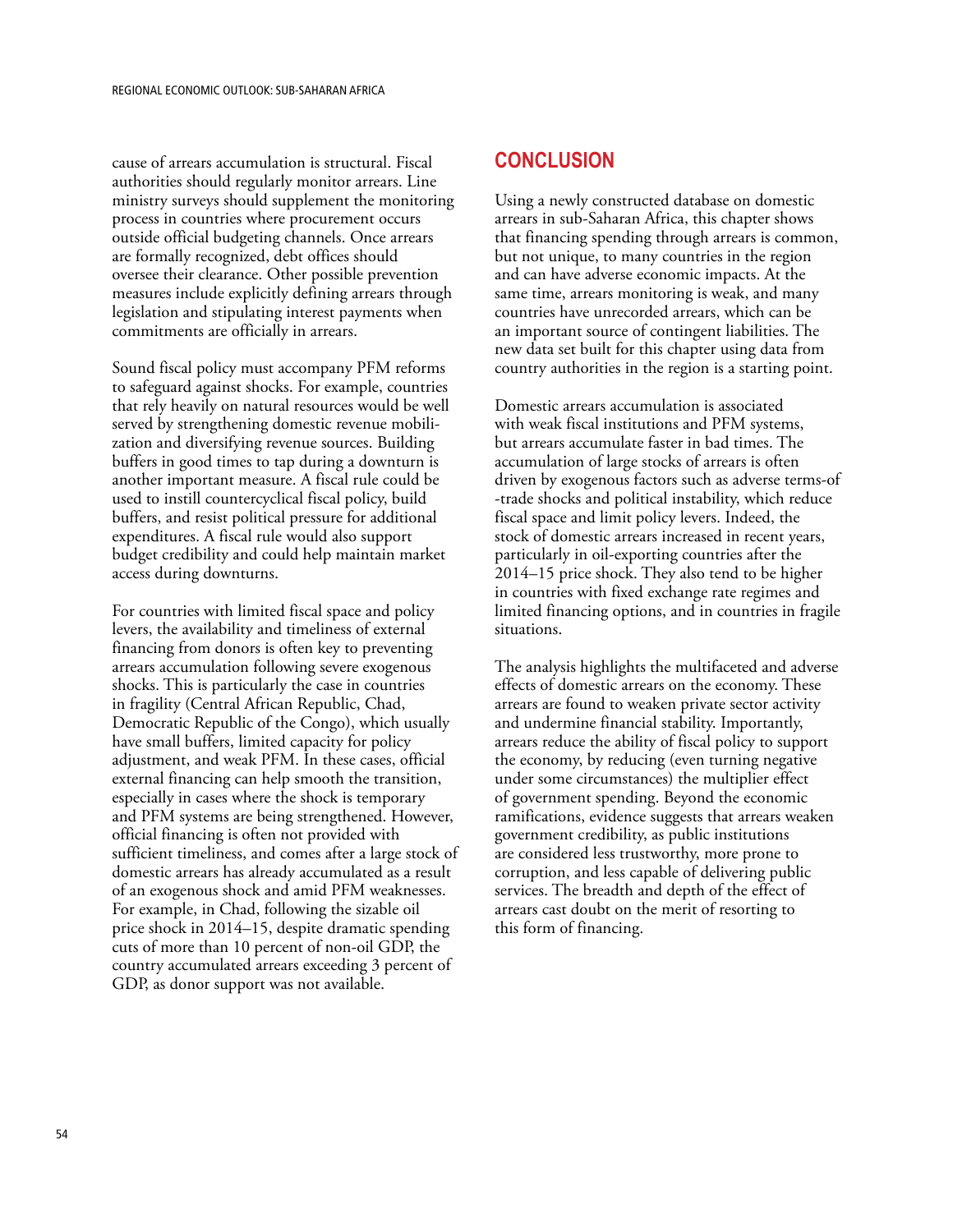When arrears exist, clearance efforts should top countries' policy agendas. This requires an independent and comprehensive verification of arrears, including careful checking of the validity of claims to address governance concerns. Next, a payment strategy should be developed based on an assessment of available financing, debt sustainability, and the macroeconomic impact of the clearance. If repayments must be sequenced, prioritization should be guided by the impact on macroeconomic stability and inclusive growth and should be transparently negotiated and communicated to the public.

Strong PFM systems are critical in preventing new arrears from accumulating. Sound fiscal policy needs to complement PFM reforms and safeguard against future shocks through building buffers, mobilizing revenue, and diversifying revenue sources.

Timely external financing is another important element. Fiscal adjustment in countries hit by severe exogenous shocks and with limited market access can reach its limits. This is particularly true for countries in fragile situations. In these cases, timely availability of external financing from donors following severe shocks, alongside efforts to strengthen PFM and fiscal institutions, is often key to preventing arrears accumulation.

Further improving our understanding of the causes and effects of arrears requires better data. Going forward, a concerted effort by country authorities, international organizations, and the wider public should focus on strengthening the monitoring and reporting of domestic arrears. Their macroeconomic impact is too important to be ignored.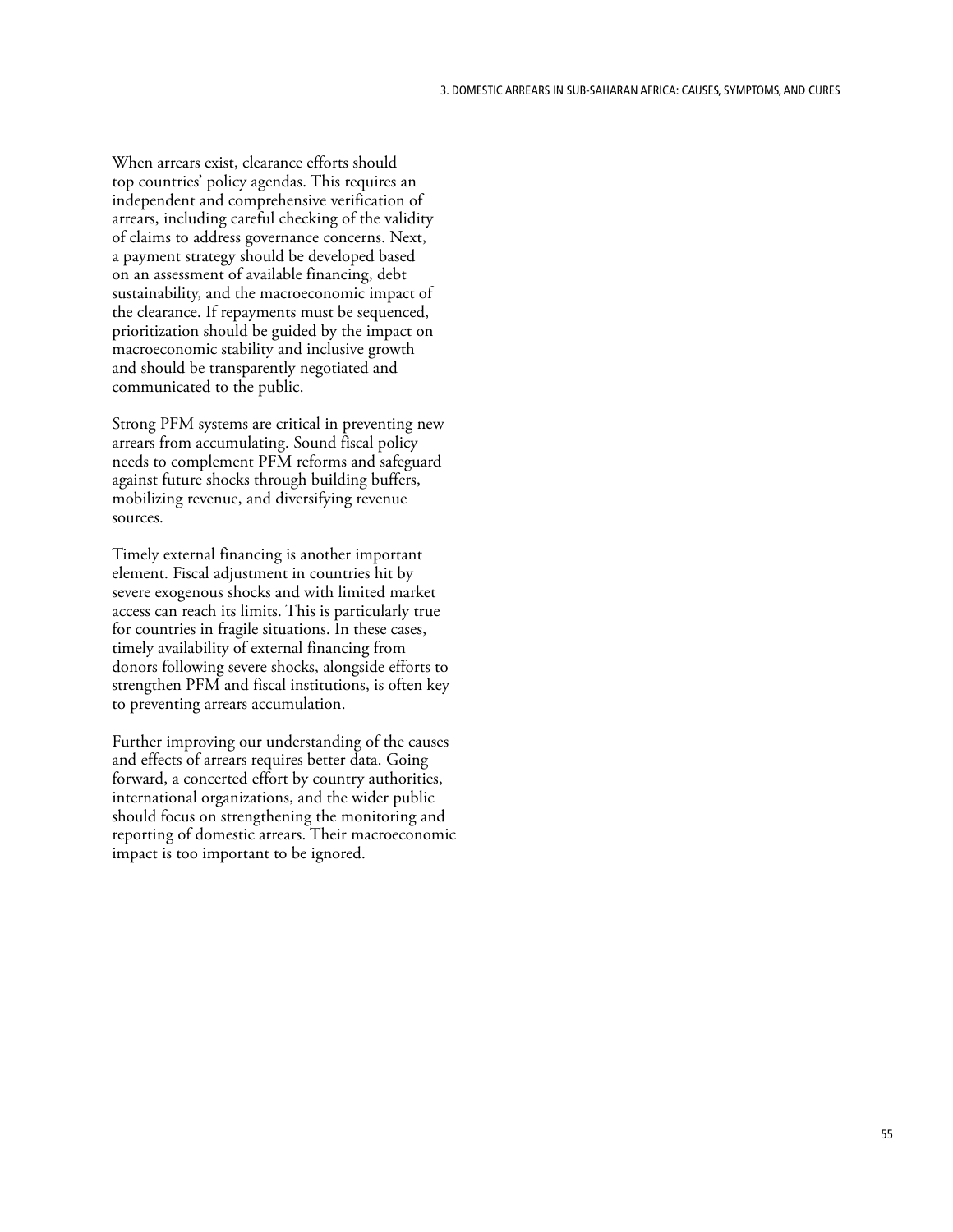# **Box 3.1. Domestic Arrears Data Collection Exercise**

A key challenge in assessing domestic arrears is the lack of data, compounded by the absence of standardized definitions and coverage. This is often the result of weak fiscal accounting systems and irregular audits. As such, no existing cross-country database on domestic arrears in sub-Saharan Africa exists.

To generate a reliable data source for this chapter, a survey of arrears was conducted among IMF desk economists working on sub-Saharan Africa. Using data sourced from country authorities, the survey collected data and information on the size, composition, causes, and impact of arrears for the period 2005–18. Survey results, which revealed that stock data were more widely available, were supplemented with data from IMF staff reports and staff estimates. To bridge data gaps, country-specific information was also considered, and periods when arrears accumulated (as opposed to when arrears were reported) were identified. To better inform the gap-bridging exercise, additional sources were used. For example, text mining techniques were used to identify instances when domestic arrears are referenced in IMF staff reports. The data were cross-checked against information found in the public expenditure and financial accountability assessments of all sub-Saharan African countries since 2005.

Further work is still needed to build a comprehensive arrears database, based on more regular and methodical reporting and monitoring systems across the region.

This box was prepared by Krisztina Fabo.

# **Figure 3.2.1. Fiscal Multiplier, Percent of GDP** 0.4 0.3 Percent of GDP Percent of GDP 0.2 0.1  $\Omega$ 1 6 11 16 Quarters<sup>®</sup> Absence of domestic arrears Domestic arrears (20 percent of government spending) accumulated for one quarter Domestic arrears (20 percent of government spending) accumulated for four quarters Source: IMF staff calculations.

### **Box 3.2. Arrears Accumulation and Fiscal Multipliers**

The model is calibrated using government spending equal to 25 percent of GDP and a stock of arrears of 5 percent of GDP. The impact on GDP of an unanticipated 1 percent of GDP increase in government expenditure is simulated.

A dynamic stochastic general equilibrium (DSGE) model illustrates how financing spending through the use of arrears negatively affects the government's ability to use fiscal policy to stimulate economic activity.<sup>1</sup> The main assumptions of the model are as follows: (1) government spending is financed through taxes and arrears to private companies; (2) companies are liquidity constrained, have to borrow from banks to finance their activities and offset the impact of domestic arrears on their balance sheet, and use their capital as collateral for bank loans; (3) banks apply a deeper haircut on private companies' collateral whenever the government accumulates domestic arrears, which reduces their access to credit; and (4) the government clears arrears after one or more periods by paying the face value of arrears without compensating

This box was prepared by Moez Ben Hassine.

for inflation.

 $1$  See Annex 3.5 for more details on the DSGE model used in this section.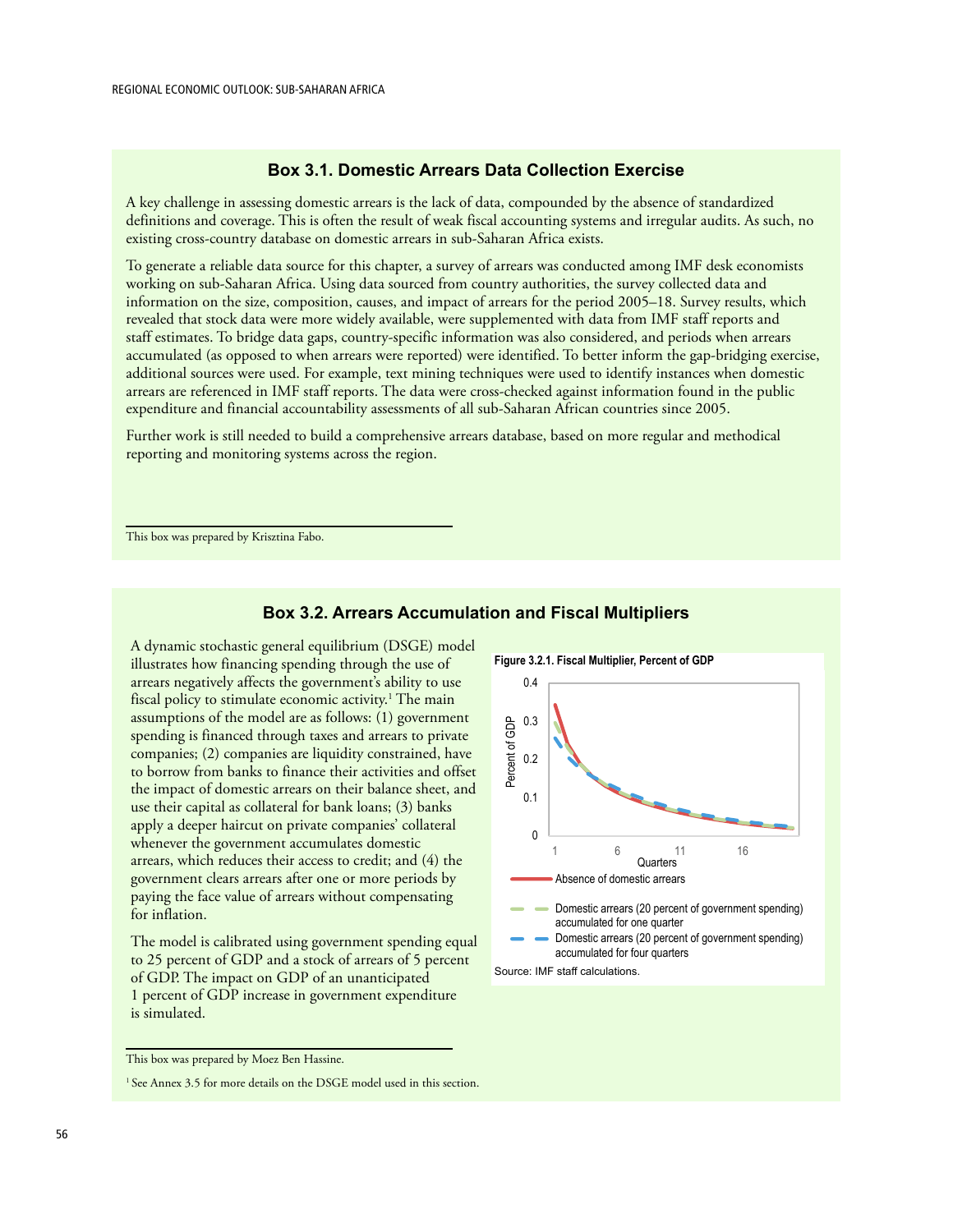The model shows that the fiscal multiplier is lower when government expenditure is financed through domestic arrears accumulation; the longer the arrears remain outstanding, the smaller the fiscal multiplier (Figure 3.2.1). In fact, by accumulating arrears, the government reduces resources available in the private sector for production and investment, which diminishes the expansionary effect of government spending on aggregate demand. The impact of the accumulation period on the size of the fiscal multiplier declines over time.

The private sector's liquidity situation can amplify the impact of domestic arrears on the fiscal multiplier (Figure 3.2.2). In fact, if the private sector faces liquidity constraints and the banking sector is not able to accommodate the extra demand for credit due to domestic arrears accumulation—either for liquidity or solvency reasons—the private sector will have to significantly adjust its level of production and investment downward, which reduces the expansionary effect of government spending on aggregate demand.

The fiscal multiplier could be substantially lower and can even be negative if government expenditure is mostly financed through arrears accumulation for a long period and the private sector is under liquidity constraints (Figure 3.2.3). In this case, the negative impact of arrears on the private sector that is amplified by financial frictions will offset the expansionary effect of government expenditures. The results are consistent with the literature,<sup>2</sup> which stipulates that fiscal multipliers are dependent on the state of the economy, the presence of financial frictions, and the efficiency of public spending.

Although the parameters that generate the negative multiplier are generally extreme, they may be present in countries already suffering from some form of stress. For example, a country with high debt service and existing arrears may need to excessively use arrears to finance spending. This, coupled with the presence of a liquidity shortage in the banking sector, may make the spending contractionary.



**Figure 3.2.3. Fiscal Multiplier Under Private Sector Liquidity**<br>Constraints and Long Arrears Beneument Deriod

2 Ilzetzki, Mendoza, and Vegh (2013), Auerbach and Gorodnichenko (2013a, 2013b), Blanchard and Leigh (2013), Batini and others (2014).